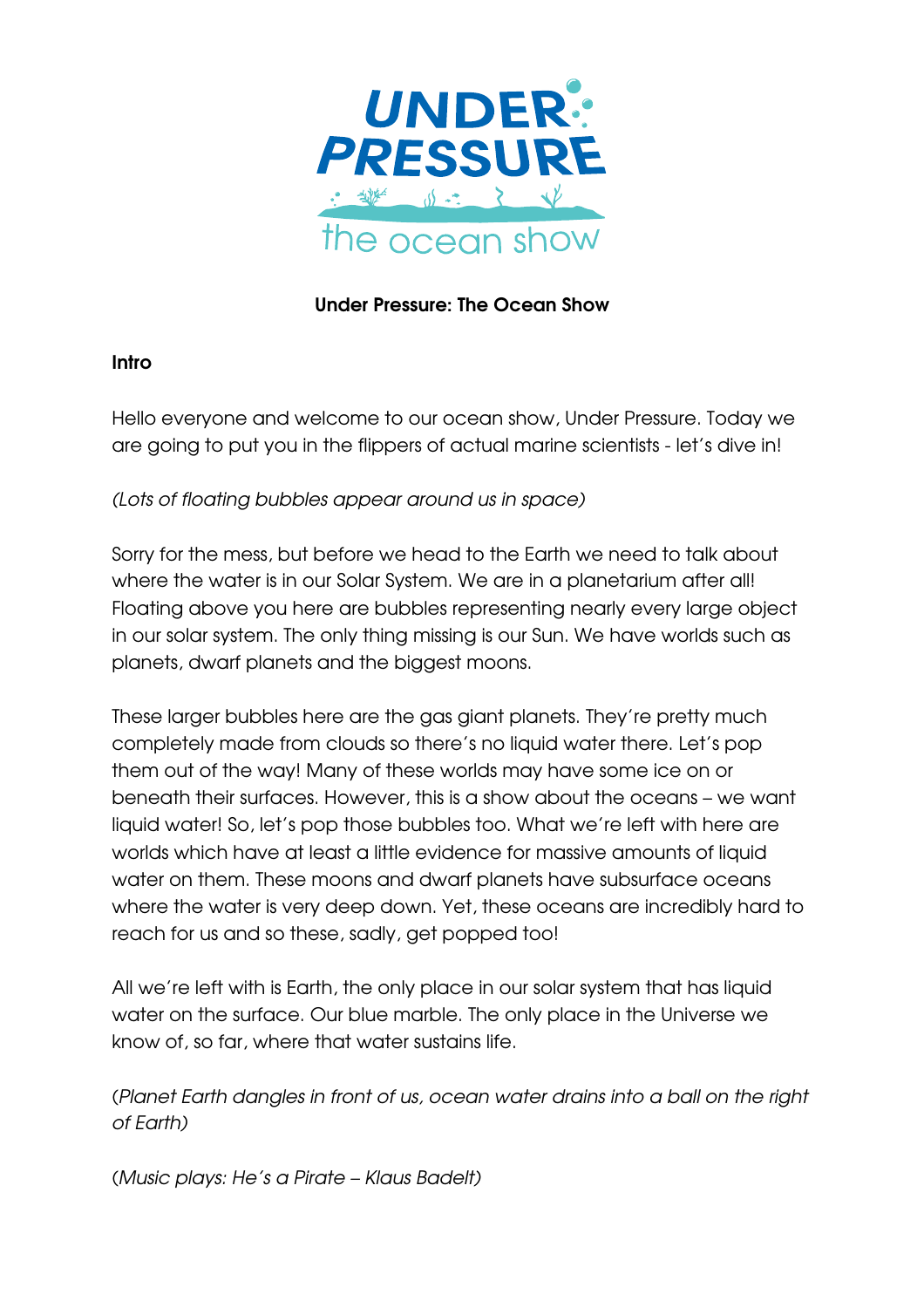While we're still in space, let's have a bit of fun and take a closer look at just how much water there is on Earth. Water covers 71% of the Earth's surface and it's essential to all life here. Watch what happens when we begin to drain every drop of water in our ocean. As we suck the water away from the planet we start to see the edges of the continental shelves, where the dropoff to the deeper ocean begins. Next we start to see the abyssal plains, the most common areas of the ocean, at around 4 km down. The last bit of water you see here belongs to the narrow ocean trenches. The very deepest part of our ocean is 11 km deep. That may sound like a lot, and it is, but compared to the thickness of our planet it's really a very small fraction of the whole thing.

This ball of water here is it. All life on Earth depends on it! As we start to refill the ocean, keep an eye out for signs of seamounts. These are isolated volcanic mountains that rise up above the seabed. You can also make out the mid-ocean ridges, where two of Earth's crustal plates are slowly pulling apart. With all of that water back where it belongs, a literal ocean of possibilities and adventures awaits!

## **Dive!**

It's time to take a closer look at our oceans and see how it is we're exploring them. What is it actually like to be a marine scientist these days? For those of you who have been to our shows before you'll know that we like to start in an observatory, a place where astronomers can use big telescopes to look out into space. We usually skip the telescope and use our shiny planetarium to fly out into the rest of the Universe!

### *(Observatory surrounds audience)*

However, today we're not going out of the top door. Hold onto your seats everyone, because we're about to drop into the ocean and we're going to keep dropping until we hit the bottom! How long can you hold your breath for?

# *(Flashing red light as alarm sounds, observatory rotates to view bottom doors as they open)*

Now we're in the water I've brought in our depth and pressure meters on the left-hand side. The first thing you'll notice is that we can still see plenty of sunlight, but as we start to drop that's going to change pretty quickly. Every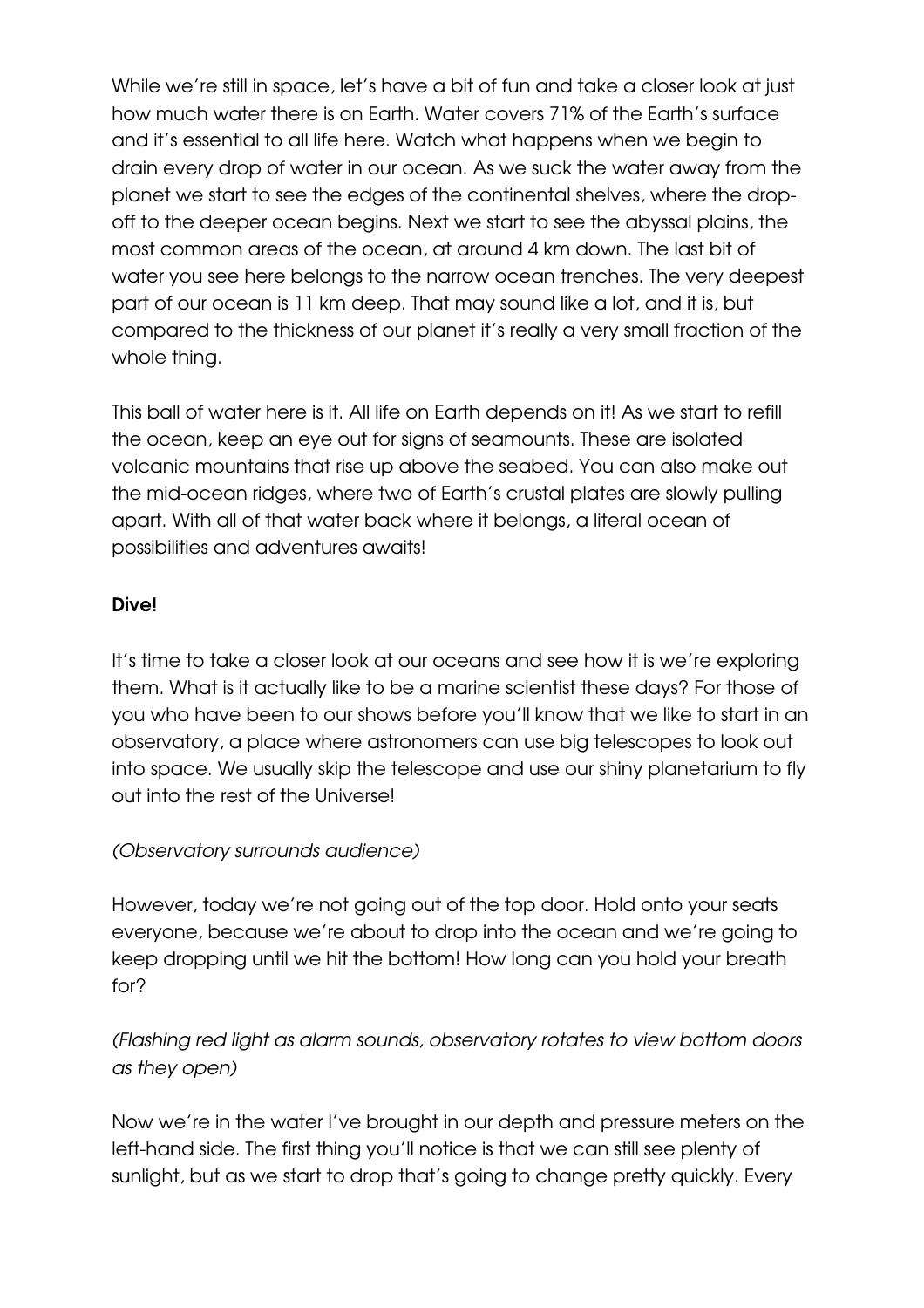so often I need to speed up or it'll take us too long to get to the bottom. Watch out for that jellyfish! Already, it's starting to get dark. Below two hundred metres there really isn't enough sunlight to see much at all – we're relying on the lights from our camera now. Look at the top-right there – another jelly! If we wanted to do some science on the way down we could take water samples and measure temperature, salinity (how much salt is in the water) and pH (how acidic the water is).

Here comes jelly number three! You'll notice this one is swimming down with us as we overtake it. That creaking sound you can hear is also reminding us that the pressure on us is still increasing with every metre we drop. We now have the weight of all that water above pressing down on us. Poor visibility is one reason it's tricky to go exploring in the ocean, but these massive pressures make the engineering challenges a lot greater if we want to send scientific instruments to the seabed. Fragile things like human beings and delicate equipment can be easily crushed.

Finally, we come into view of the seabed. It's about to get very bumpy so if anyone gets motion-sick now is the time to close your eyes until you hear the thunk of us hitting the seafloor. We're now one thousand metres down. Very few humans have ever ventured to this depth and bear in mind that we're still less than one tenth of the way down to the very deepest parts of our ocean. This one patch of seabed you can see here may look pretty barren but the more you look at it, the more you realise it's teeming with life. You can see sponges, anemones, shelled creatures and more. Marine scientists might spend a long time staring at hours of footage like this.

### **Plankton**

#### *(Music plays: Deep Blue Day – Brian Eno)*

Let's take a closer look at some of this life in our oceans, from the very smallest creatures up to the very largest. We're going to head to the top two hundred metres of the ocean where that jellyfish just swam back down from to meet the most important forms of life in our ocean – plankton. Up here there's enough sunlight for these microscopic plants – phytoplankton. They do just what plants on the surface do, using sunlight and carbon dioxide to survive. They are also food for just about everything else in our ocean. The very smallest living animals are these zooplankton here. This particular type is known as a copepod. They then get eaten by bigger creatures and so on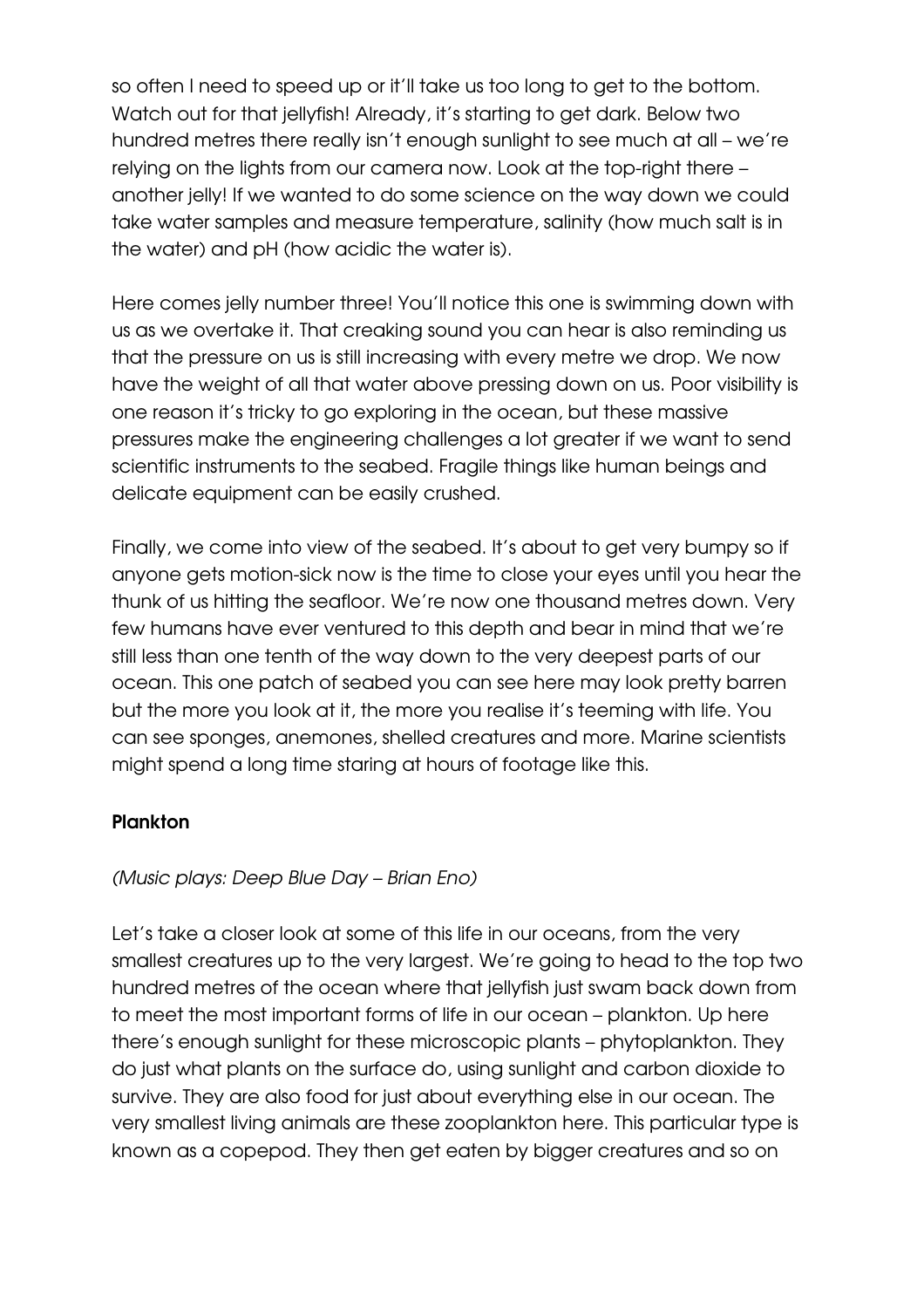and so on until you get to the very biggest creatures in our ocean – like this blue whale here!

# (*Blue whale appears in front of us, swimming from right to left before vanishing)*

That blue whale is the largest animal ever to have existed on Earth, about the size of a jumbo jet plane. It needs to eat more than 1000 kg of krill every day. So many ocean creatures migrate from the deep, dark waters, where they're safer from predators, up to the surface at night to feed.

As we sink into those dark waters you'll see one other source of food – hydrothermal vents. These were discovered about fifty years ago in the 1970s and are the result of leftover heat from volcanic activity that enriches and heats seawater, providing a source of food that doesn't rely on plankton at all. They're also great habitats and you might just be able to spot a crab there. It's possible the very first life to emerge on Earth may have been at a vent site like this.

#### **Tools**

### *(Music plays: Teardrop – Josh Cohen)*

It's been 150 years since the very first marine research vessel, Challenger, took to the seas. Technology has moved on so much since then, so what are the tools of the trade modern researchers get to use?

### *(Carrousel wheel of tools in front of and behind audience)*

We've learned how to journey into space since then and it turns out that space is an incredibly useful place for learning about our oceans and the general health of our planet.

#### (*Satellites orbiting around Earth above)*

Putting satellites into space requires rockets to put them into orbit, where they follow a circular path around the planet. The two best places to park Earthobservation satellites are low-Earth orbit, where you travel fast and can take high-resolution pictures, and geostationary orbit, where you travel at the same speed that Earth rotates at. Geostationary orbit is perfect for keeping an eye on one whole side of the planet all day, every day.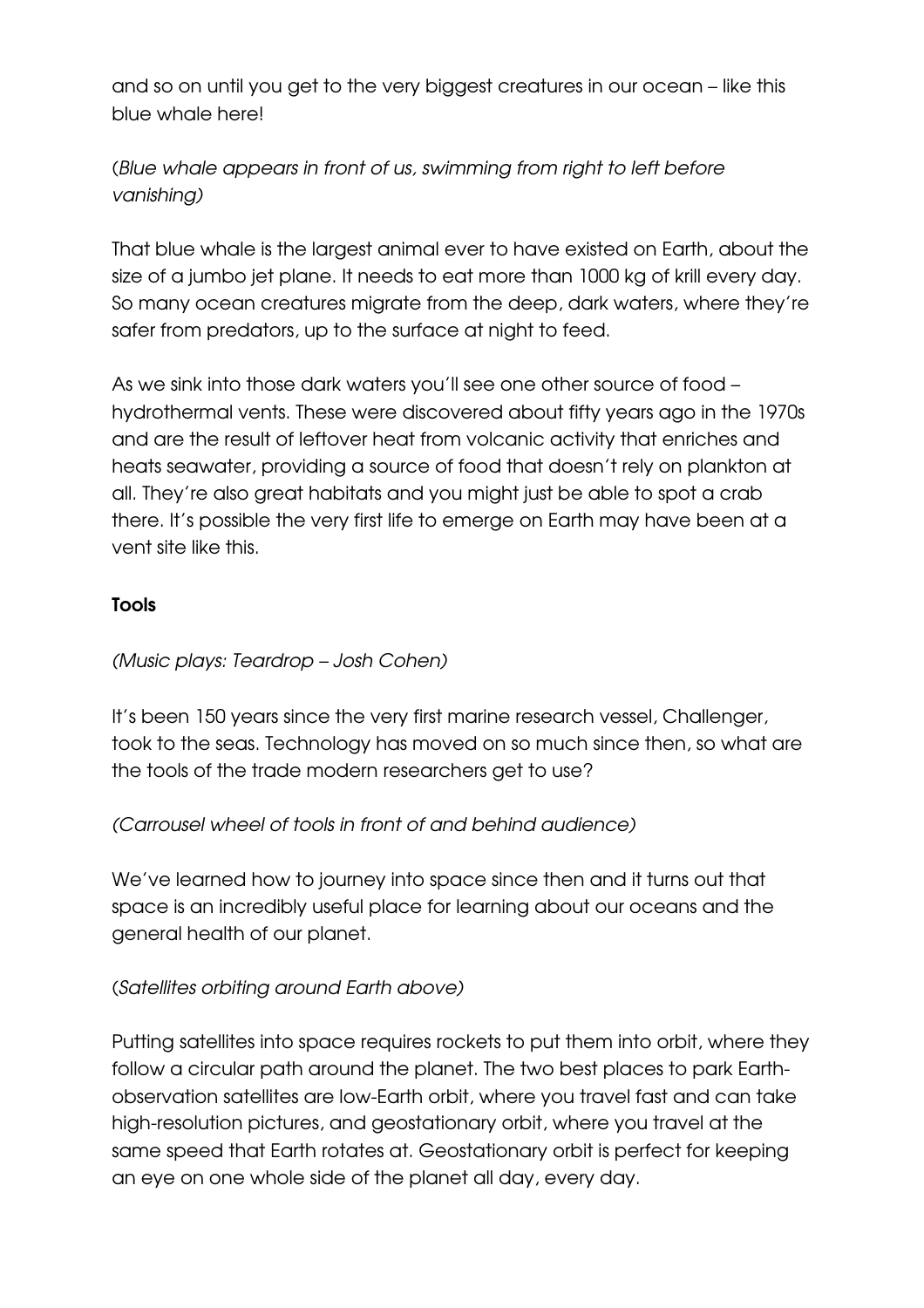## (*In front, video of fictional supercomputer)*

Another recent technology has been the invention of supercomputers. These are essential for filling in many of the unknowns about our ocean and an incredibly powerful tool. Because the ocean is so vast and dark, we can use these to make predictions and simulations of things that we can't go and see for ourselves.

## *(In front, video demonstrating an Argo float plays)*

We also have robots these days, something the Challenger crew could never make use of. There are some clever ones like Boaty McBoatface, which is an autonomous submarine, but there are many thousands of these things called Argo floats in our ocean at this very moment. These are much simpler robots. They sink for more than a week at a time and when they surface, they radio in the data (ocean temperature, salinity, etc.) they collected. We can actually plot what all of these floats would look like. If you look closely here, you might be able to make out the darker regions. There are more than 3000 of these little things constantly telling us about the health of our oceans.

### *(In front, video of a submarine in the ocean)*

Next up are submarines with human explorers onboard. The one you're seeing here is a bit of a record holder – it can fit two humans inside and it's the only one ever to have visited the five deepest parts of our ocean. Because it's so difficult to survive the pressure at those depths, in many ways it's harder to design these submarines than it is to design spacecraft. Only a tiny fraction of marine science is done in this way.

# *(In front, picture of Challenger vessel fades into a video of modern-day Amundsen vessel)*

Lastly, but most importantly, we have crewed research vessels like this amazing Canadian icebreaking one here. 150 years have passed since Challenger and now ships like these have so much technology to play with. Remotely-operated submarines, cameras and all sorts of equipment lowered on sables to take samples of seawater, sediment and rocks.

### *(In front, bathymetry of a patch of seabed)*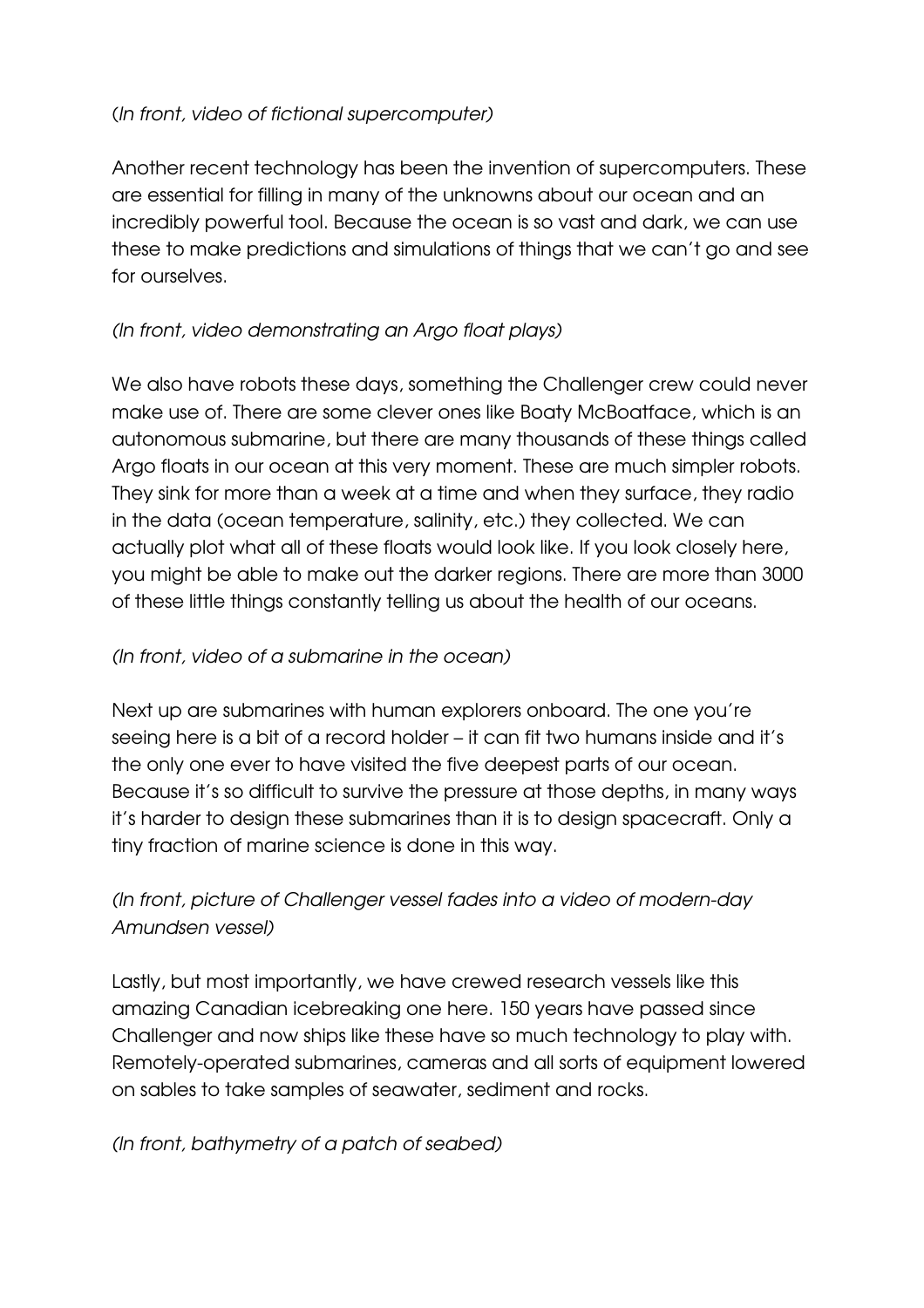Perhaps one of the most interesting things modern research vessels can do is use sonar to map the seabed. The coloured regions we're flying towards have been mapped in this way. We're currently off the coast of Scotland, near the island of Mingulay. From the bottom of the ship you reflect sound waves off the seabed and the echoes allow you to 'see' the ocean floor. This is amazing for getting around the fact that visibility in water is usually very poor. This hilly, lumpy and bumpy patch you can see here isn't rock. It's a coral reef! I had no idea that coral existed just off the coast of Scotland like this. These animals anchor to the seabed and can grow hard outer shells. It's called Lophelia Pertusa. Unlike the coral you might have seen before at the Great Barrier Reef, or in Finding Nemo, this stuff likes deep, dark, cold waters. Coral is really important to our ocean story today, forming habitats for many ocean creatures.

### **Simulations**

## *(Music plays: Brooks Was Here – Thomas Newman)*

There are still many things we don't understand about Lophelia. How did it end up off the coast of Scotland? How does it spread around our vast ocean floor? Let's take a closer look and find out.

### *(In front, detailed look at a coral polyp)*

Here's a close look at a single coral polyp. You can see it has lots of tentacles and on those it has stinging cells to catch small prey, but it's not a fussy eater. Once a year it has a chance to make new coral, releasing its egg cells out into the ocean. If we could track these, perhaps we could follow where this coral spreads to. However, these cells are thinner than the width of a human hair. Even if we had microscopic eyes, the ocean water is so dark down here.

This is where our supercomputers come in. In order to answer this question, we first have to understand our ocean and its currents – how does the water in the ocean move around? Let's put ourselves inside of a simulation here.

### *(All around, simulation of ocean surface currents in northern hemisphere)*

We're in the northern hemisphere here and all the land is coloured in grey. Scotland is up here in front of us and America is off to the left. You're seeing a simulation of surface currents using data from our Argo floats, colour coded by temperature. Simulations like this give us a chance to piece together all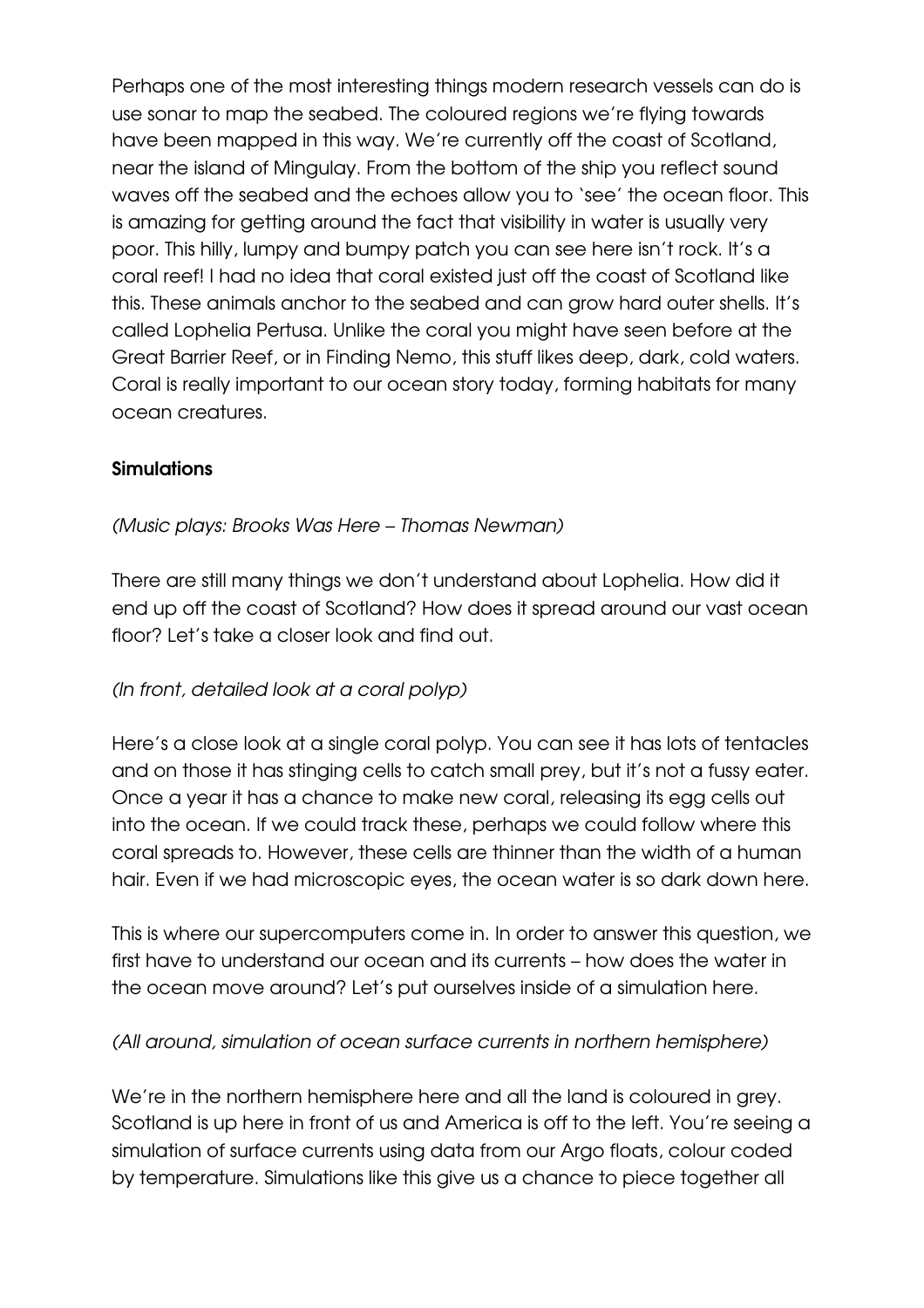the observations and ask the seemingly simple question – what is our ocean doing? The gulf stream shows up nicely here. This is the warm surface current that helps to keep our climate here in the UK milder than it would be for other places this far North.

## *(All around, simulation of ocean surface currents in southern hemisphere)*

Let's flip things upside down for you next. Straight above your head is Antarctica, here's South America to your right and Africa is just here. We're only able to show you surface currents here, but don't forget that the ocean relies on what sometimes gets called a conveyor belt. This is where warm water cools, sinks and heads South where it eventually warms up and comes back to the surface. This conveyor belt Is so important for recycling nutrients around our oceans. Simulations like this help you see other things like these strange swirls, large slow-moving whirlpools of water that sometimes get thrown off as this current turns a sharp corner. These things can become seeds that feed Atlantic hurricanes a little more energy. We need simulations such as these to understand longer-term things affecting our climate too.

# *(In front, simulation through time of Lophelia coral movement in ocean)*

Now that we have a rough idea of what our ocean are doing, let's use that simulation to answer that question about coral – how far can those tiny little eggs make it around our ocean? We can pick a few starting locations and, with the clock running, predict where they will end up in the future because of those ocean currents. Place your bets! Which patch of coral d'you think is going to travel the furthest? You can see that here the larvae are drifting with the gulf stream but in other places you see really narrow paths. This is where the larvae are getting carried along by a deep-water current, those conveyor belts. Maps like this are useful for telling us how easy it is for this slow growing coral to find new sites to grow, and which ones might be vulnerable to climate change in the future.

# **Changes**

### *(Music plays: Under Pressure – Rockabye Baby!)*

*(In front, map of carbon dioxide absorption/emission in ocean)*

On that note, it's time to talk about the fossil-fuel burning elephant in the room, us human beings! We're burning too much fossil fuel, releasing carbon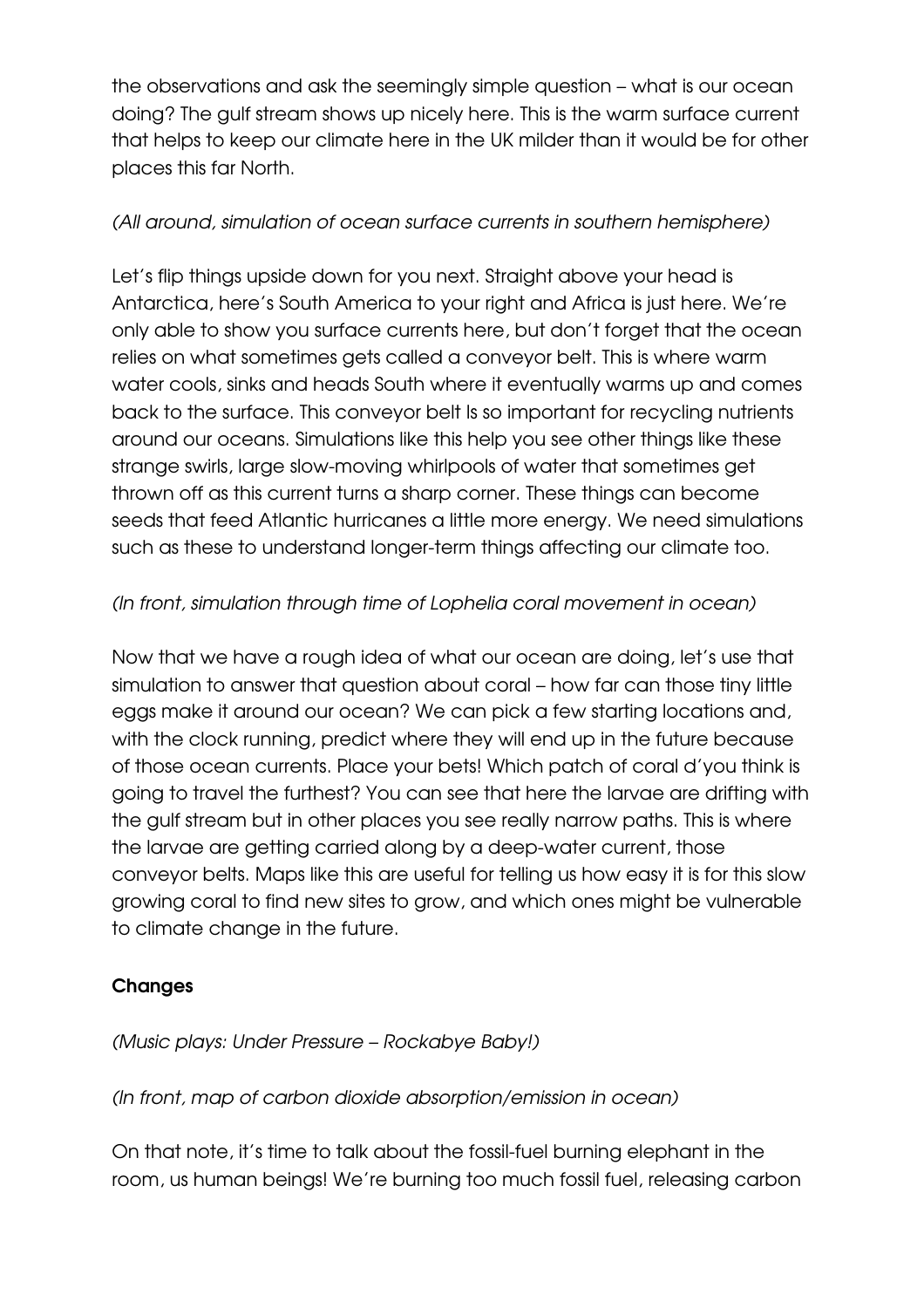into our atmosphere that had been locked away for millions of years. This is causing our atmosphere to warm, but at the moment it's our ocean that is taking up most of that extra heat. If you turn up the carbon dioxide in our atmosphere the ocean also absorbs more of the gas. This is what you're seeing now, where the blue tells us that the ocean is absorbing more carbon dioxide than it's releasing. This simulation is mostly blue and this picture has been mostly blue for decades. Because of us, slowly but surely, we're changing our oceans. It might feel slow to us, but these changes in our ocean are happening faster than at any time in the last few hundred million years. The ocean is getting warmer, more acidic, and fast changes like this don't give slow growing species like our Lophelia much time to adapt.

The solution is simple. The sooner we stop releasing extra carbon into the atmosphere, the sooner our oceans can start to stabilise. If this makes you anxious, that's understandable and okay. Try to turn that anxiety into anger, it'll help spur you on to make changes, or change minds, to help us get humanity and the rest of the planet back on track.

### **Unknown**

*(Music plays: Under the Sea – Digby Jones)*

*(In front, relevant images fly past as we travel to bathymetry map of coral at Rockall)*

There's a good point to be made here. There's still so much to learn about our ocean and we're already seeing many aspects of it struggle, in ways the ocean was never struggling with when Challenger hit the waves. Don't forget just how much ocean there is! Remember our ball of water? It may have looked small next to the whole planet, but the ocean is vast. We're cruising along the seabed, heading out into remote waters well off the west coast of Scotland.

Here's something as seemingly simple as ocean floor mud. We need to learn more about this too because it's full of creatures like worms that haven't been well studied. We are still to accurately map our entire ocean floor with that sonar technology you saw earlier.

We know we haven't found all the ocean floor hydrothermal vent fields, like this one that was discovered recently. Each one is potentially a unique biodiversity hotspot!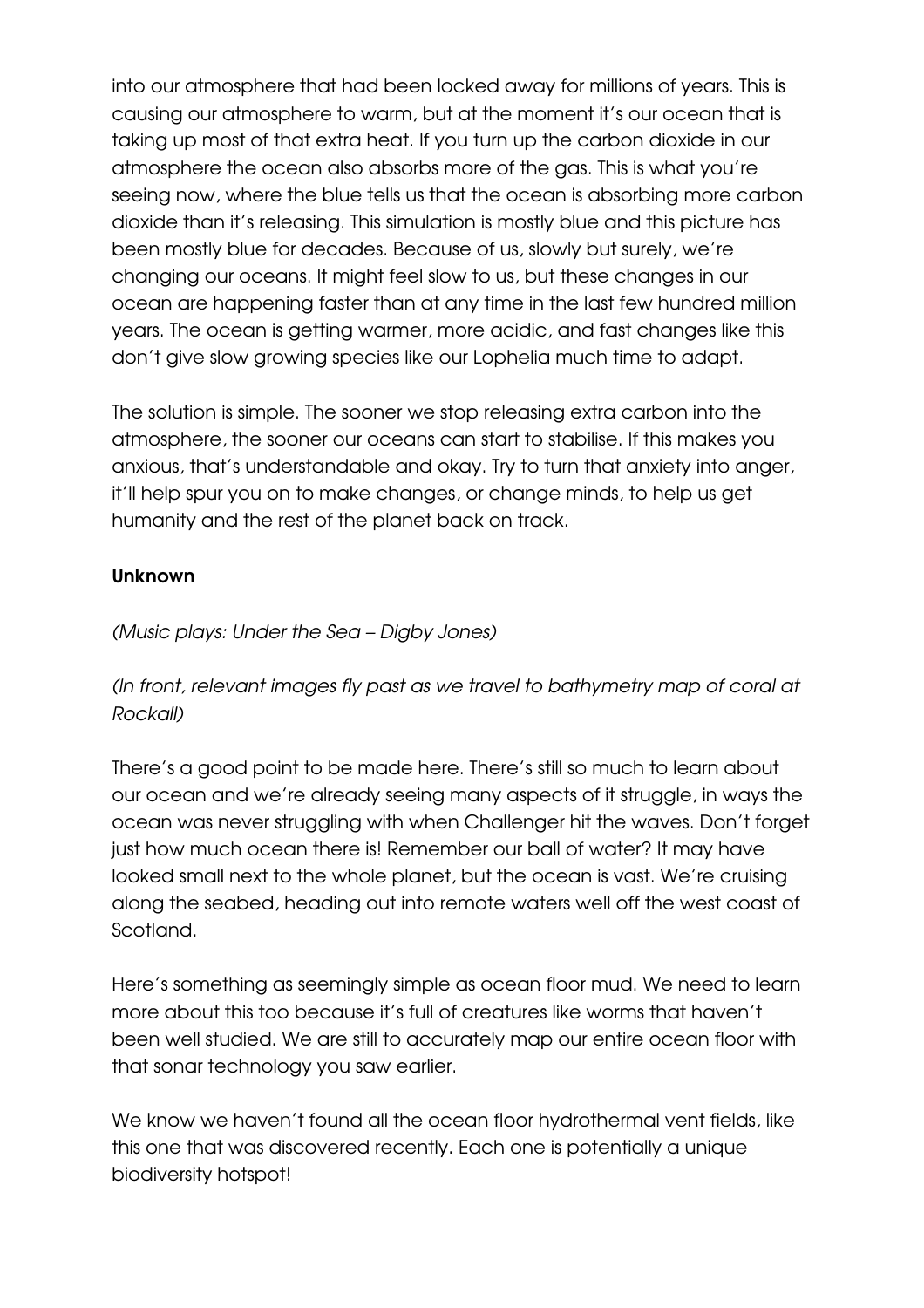We are still looking to fully understand many of the basics of deep ocean coral. How will our Lophelia cope with the changing ocean?

Speaking of species, we know that there are literally hundreds of thousands of new species just waiting to be discovered out there! It's a bit like Pokémon - gotta classify them all!

There are places on the seabed which are poorly studied but are rich in precious metals. We're in a race to better understand them!

This underwater formation we're swimming towards here, which was mapped by a research vessel, may look like just another mountain but this is actually a deep city of coral. It's been growing here for a very long time, probably more than 100,000 years. The new coral grows on top of the old coral and the reef provides a habitat for so many other ocean species. Imagine being the researcher who was able to pilot a remote camera submarine down here and see this massive coral mound with human eyes for the first time. So many unknowns, so much more to discover!

### **Outro**

### *(Music plays: November – Max Richter)*

### *(In front, Schmidt Ocean Institute footage of various sea creatures)*

We don't have much time left, but I'm going to leave you with some beautiful video from our friends at the Schmidt Ocean Institute. Remember, with everything that you're seeing here, there was a human being at the control of this remotely operated submarine. Try and put yourself in their shoes and imagine seeing these sights for the very first time. What other amazing discoveries await us in the deep?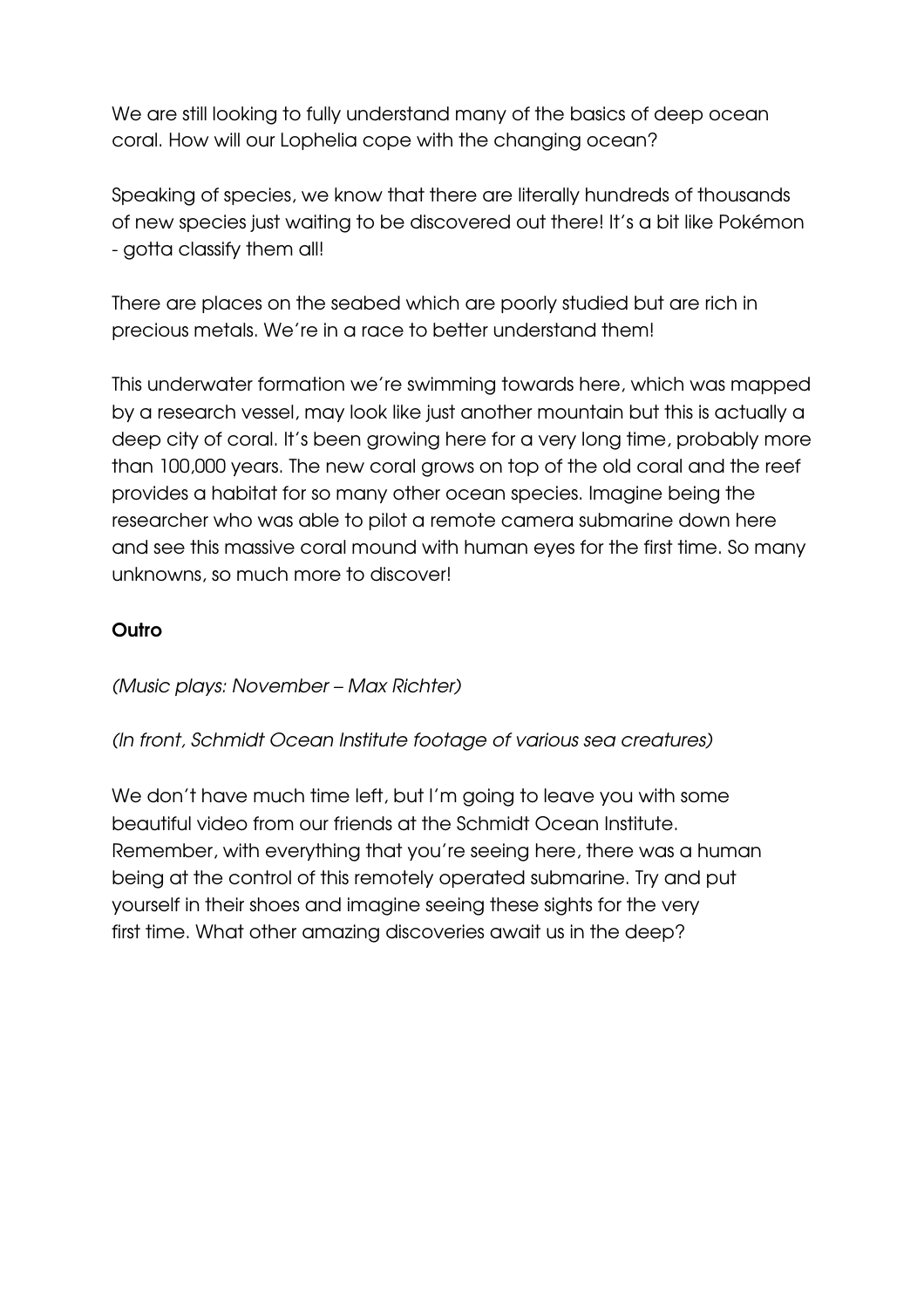#### **Credits**

#### Dynamic Earth's: Under Pressure

Digistar 7 – E&S

#### Music:

He's A Pirate – Klaus Badelt

Deep Blue Day – Brian Eno

Teardrop – Josh Cohen

Brooks Was Here – Thomas Newman

Under Pressure – Rockabye Baby

Under the Sea – Digby Jones

November – Max Richter

Orinoco Flow – Vitamin String Quartet

Additional Videos:

2001: A Space Odyssey – MGM

ARGO cycle – AU Bureau of Meteorology

Azores vent – EMEPC Portugal

Black smoker – EVNautilus

Limiting Factor – Caladan Oceanic

Ningaloo Canyons – Schmidt Ocean Institute